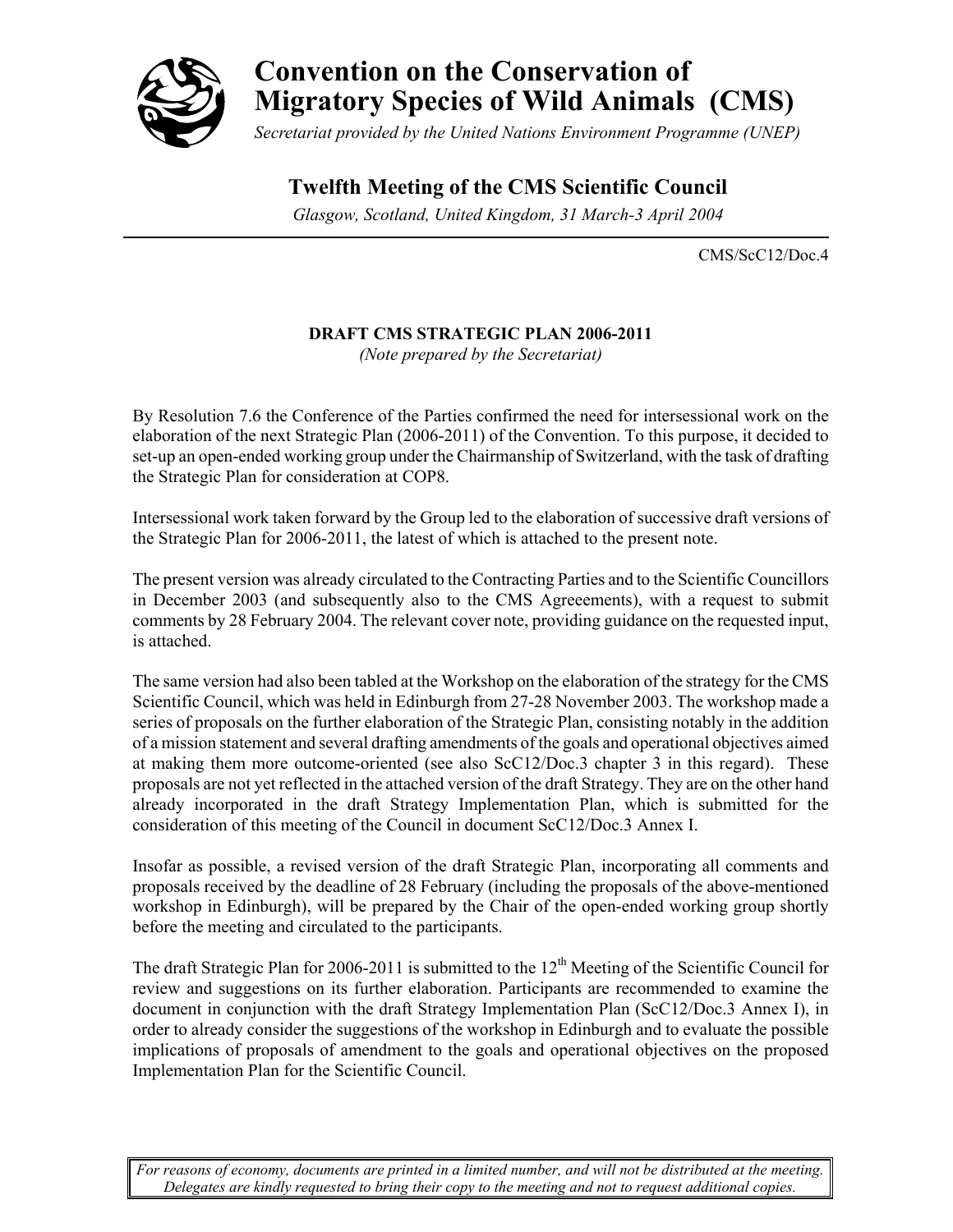# **CONVENTION ON THE CONSERVATION**

### **OF**

### **MIGRATORY SPECIES OF WILD ANIMALS**

### **Draft STRATEGIC PLAN FOR 2006 – 2011**

comments by the authors are included (in green normal fonts) in boxes.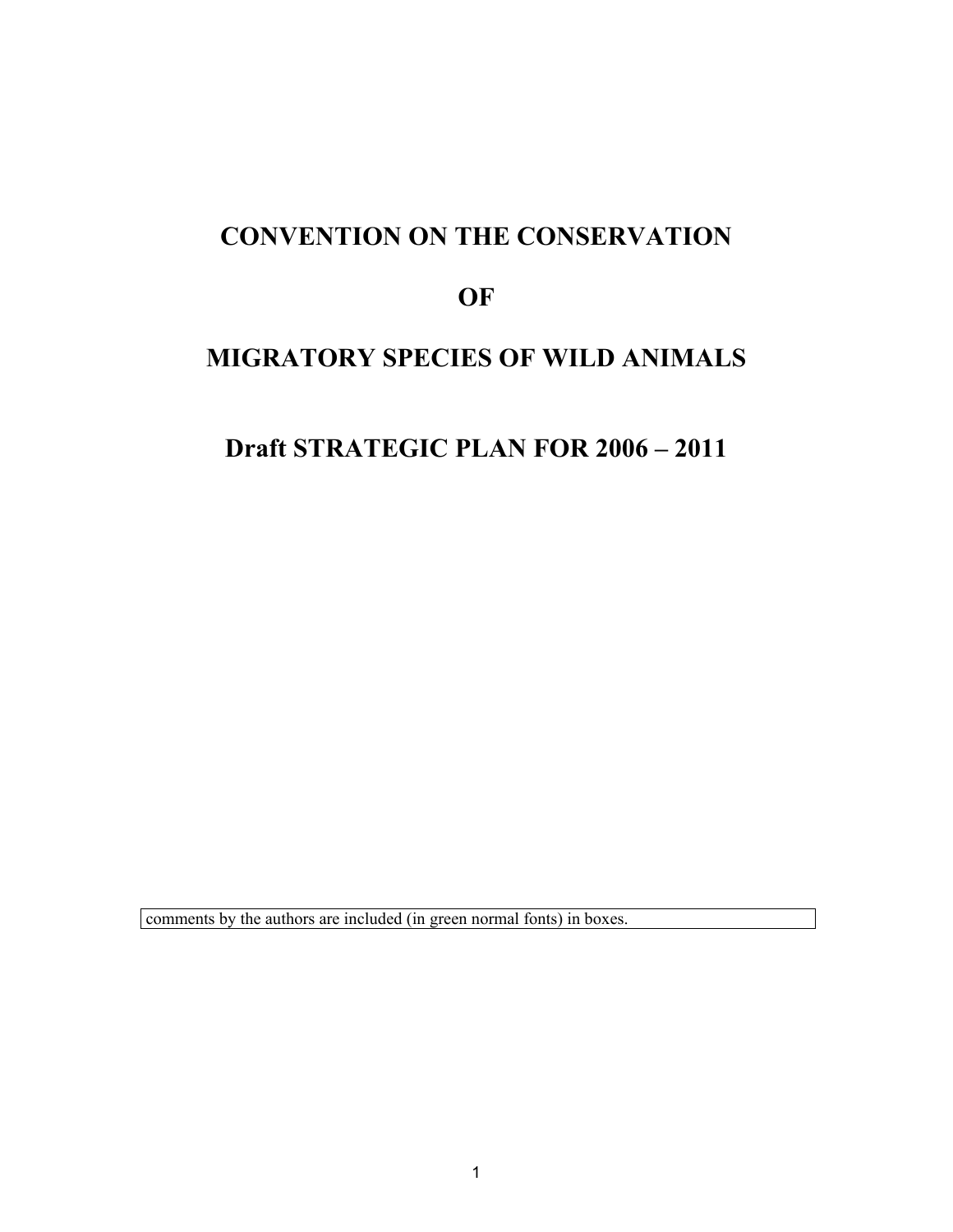#### **PREAMBLE**

In recognition of the fact that migratory species of wild animals are of global importance, the United Nations Conference on the Human Environment (Stockholm, 1972), with the endorsement of the twenty-seventh session of the General Assembly, called upon the world community of States to draw special attention to the conservation of species of wild animals that regularly cross national borders or that migrate in international waters. The Convention on the Conservation of Migratory Species of Wild Animals (CMS) was concluded in 1979 as a consequence.

The preamble to the Convention recognises, *inter alia*, that:

- wild animals possess ever-growing value from environmental, ecological, genetic, scientific, aesthetic, recreational, cultural, educational, social and economic points of view;
- migratory species in their innumerable forms are an irreplaceable part of the earth's natural system, which must be conserved for the good of mankind;
- each generation of man holds the resources of the Earth for future generations and has an obligation to ensure that this legacy is conserved and, where utilised, is used wisely; and
- States are and must be the protectors of the migratory species of wild animals that live within or pass through their national jurisdictional boundaries.

Efforts aimed specifically at benefiting migratory species contribute to the broader objective of conserving biodiversity and should be recognised as part of an integrated approach to the implementation of all the other biodiversity-related agreements as well as targets as formulated in the Plan of Implementation of the World Summit on Sustainable Development (WSSD)<sup>1</sup>. The aims of CMS and other biodiversity-related conventions – notably the Convention on Wetlands (Ramsar, 1971), the Convention on International Trade in Endangered Species of Wild Fauna and Flora (CITES, Washington DC., 1973), and the Convention on Biological Diversity (Rio de Janeiro, 1992) - are complementary and mutually reinforcing. Increasingly attention needs to be given to co-ordinating action, creating synergies and avoiding duplication among the respective treaties, *inter alia* through Joint Work Programmes (JWP), like the JWP of CMS and CBD as well as the JWP of CMS, AEWA and Ramsar Convention on Wetlands. Further, attention needs to be given to co-operative activities with concerned partners within the non-governmental community, such as the recently concluded JWP of CMS/AEWA and Wetlands International.

#### **PURPOSE OF THE STRATEGIC PLAN**

This strategic plan provides guidance for the work of the Standing Committee, the Scientific Council, the Secretariat, and the Parties in their cooperative efforts to implement the Convention<sup>2</sup>.

-

<sup>&</sup>lt;sup>1</sup> Namely the achievement by 2010 of a significant reduction in the current rate of loss of biodiversity (WSSD Plan of Implementation, paragraph 42)

<sup>2</sup> UNEP/CMS/Res. 6.4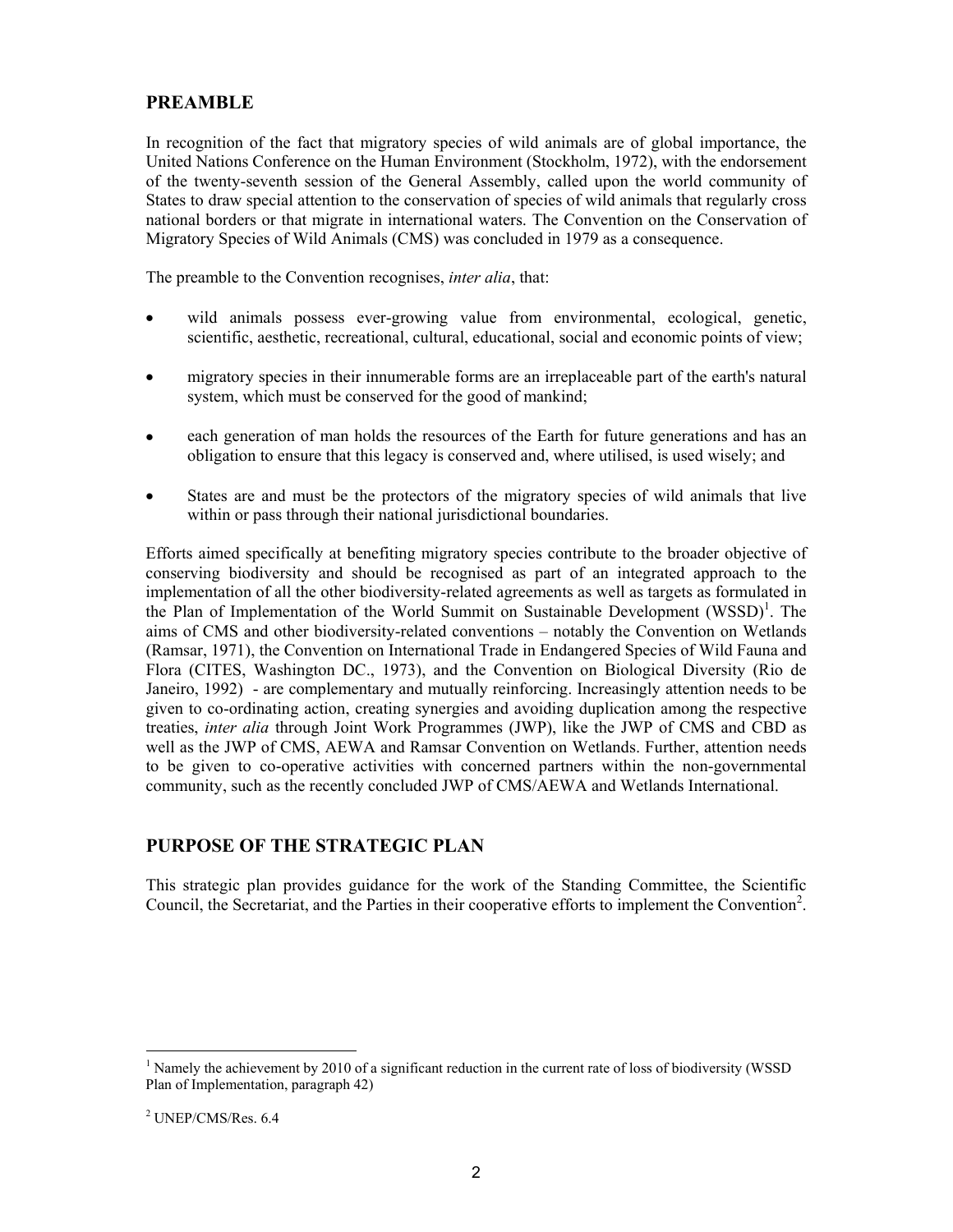#### **HISTORY OF STRATEGIC PLANNING**

- 1. Article VII, paragraph 5, of the Convention requires the Conference of the Parties (COP) to review the implementation of the Convention, and, in particular, to decide on any additional measure that should be taken to implement its objectives.
- 2. At its fourth meeting (Nairobi, 1994) the COP accepts the Strategy for the Future Development of the Convention and instructs the Standing Committee as well as the Secretariat to update the Strategy and present a revised version for consideration by the Conference of the Parties at its fifth meeting<sup>3</sup>.
- 3. At its fifth meeting (Geneva, 1997) the COP prioritised the objectives for the triennium 1998 – 2000 in the paper "strategy for the future development of the Convention"<sup>4</sup>.
- 4. At its  $6<sup>th</sup>$  meeting (Cape Town, 1999) the COP adopted the strategic plan 2000-2005 for the Convention and also established a working group to further improve the document<sup>5</sup>.
- 5. Intersessionally, the working group further developed the strategic plan, adding a range of performance measures, and this document was further considered by the Standing Committee (Bonn, 2000, 2001) and the Scientific Council (Edinburgh, 2001).
- 6. A review of the implementation of the strategic plan was presented to the  $7<sup>th</sup>$  COP (Bonn,  $2002)^6$ .
- 7. The  $7<sup>th</sup>$  COP (Bonn, 2002) established a working group to draft the next strategic plan for consideration by the Standing Committee intersessionally at the COP 8<sup>7</sup>.

#### **IMPLEMENTATION OF THE STRATEGIC PLAN**

This strategic plan will be implemented by the Standing Committee, the Scientific Council, the Secretariat, and the Parties by the mean of a three year [work programme] [implementation plan] for each operational objective, with concrete targets to be prepared by the Standing Committee upon recommendations from the Scientific Committee for adoption by the Conference of the Parties.

The Standing Committee will improve annual budget priorities for the Secretariat and the Conference of the Parties. These budgets will seek to implement this plan.

#### **REVIEW OF THE STRATEGIC PLAN**

The Strategic Plan will be reviewed at each COP, based on performance indicators derived from operational objectives.

<u>.</u>

<sup>3</sup> UNEP/CMS/Conf. 4.11, UNEP/CMS/Res. 4.4

<sup>4</sup> UNEP/CMS/Res. 5.4

<sup>5</sup> UNEP/CMS/Res. 6.4

<sup>6</sup> UNEP/CMS/Conf. 7.10

<sup>7</sup> UNEP/CMS/Res. 7.8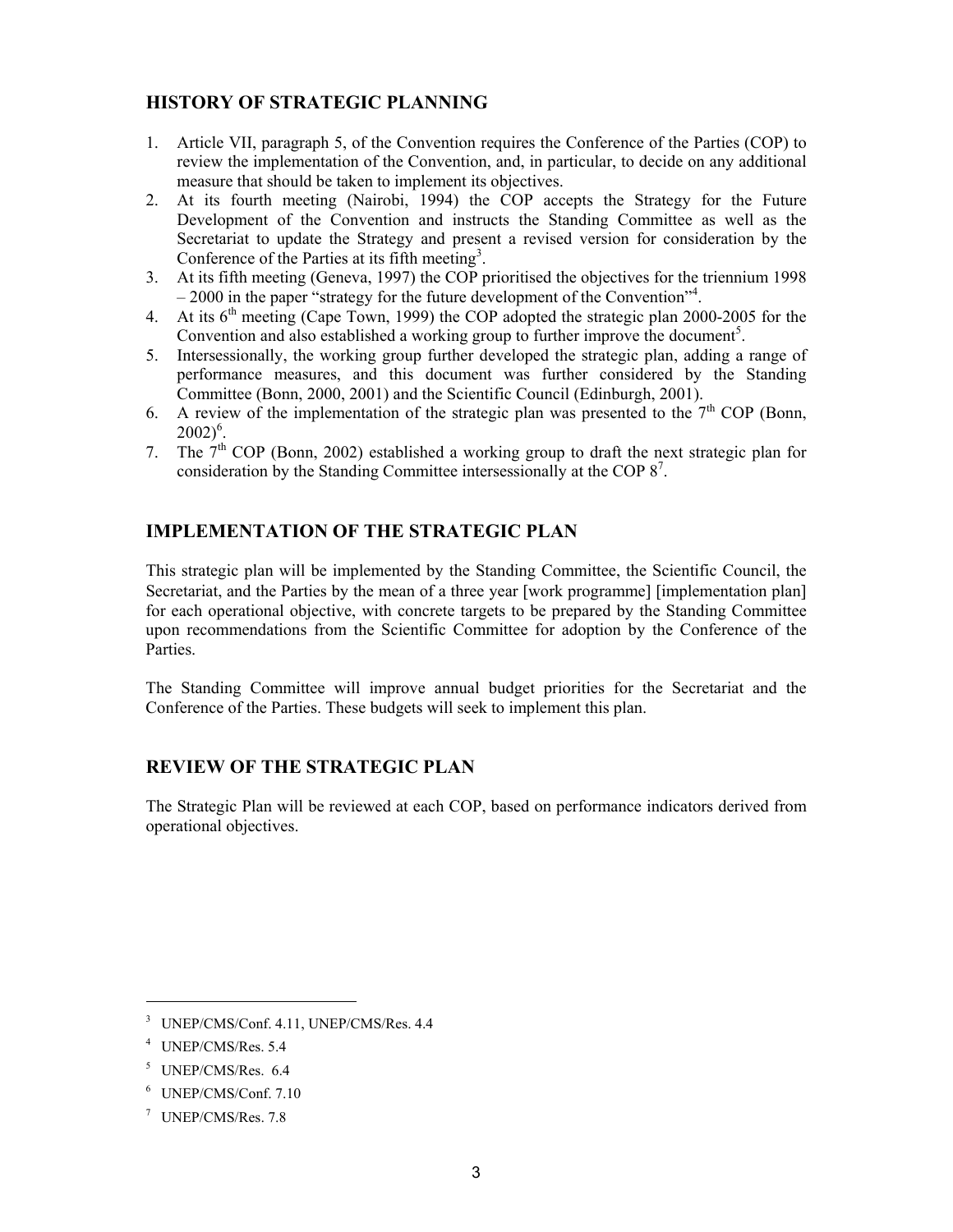#### **STRATEGIC PLAN OF THE CONVENTION ON THE CONSERVATION OF MIGRATORY SPECIES OF WILD ANIMALS**

#### **GOAL 1: ALL SPECIES INCLUDED IN APPENDIX I RECEIVE ADEQUATE IMMEDIATE PROTECTION**

#### **SCOPE**

-

A migratory species may be listed in Appendix I provided that reliable evidence, including the best scientific evidence available, indicates that the species is endangered (Art. III.2). For these species the Parties to the Convention endeavour to provide immediate protection (CMS, Art II.3.b). At each of its meetings the Conference of the Parties may review the progress made towards the conservation of migratory species, especially those listed in Appendix I (Art. VII.5.b).

In regard of the worldwide decline in migratory species, the conservation activities by the Parties that are Range States of a migratory species listed in Appendix I should be strengthened in accordance to Article III.4 and III.5 of the Convention. The ongoing efforts for conservation of Appendix I species selected for concerted actions based on Resolution 3.2 and related Resolutions of later COPs<sup>8</sup>, has to be extended and strengthened in accordance with Article III.6 of the Convention, in order to include all Appendix I species in need of concerted actions.

#### **OPERATIONAL OBJECTIVES:**

#### **OPERATIONAL OBJECTIVE 1.1: TO ENSURE THAT MIGRATORY SPECIES, WHICH ARE ENDANGERED, ARE LISTED IN APPENDIX I**

Based on recommendations of the Scientific Council, the Conference of the Parties may decide about migratory species to be listed or removed from Appendix I.

Appendix I is systematically reviewed using scientific criteria upon recommendation by the Scientific Council for consideration by the COP.

#### **OPERATIONAL OBJECTIVE 1.2: TO PRIORITISE APPENDIX I SPECIES FOR CONCERTED ACTION, AND TO IDENTIFY PRIORITY CONSERVATION ACTIVITIES IN COLLABORATION WITH RELEVANT STAKEHOLDERS**

The species prioritisation should be undertaken upon recommendation of the Scientific Council and be based on Resolution 3.2 and related Resolutions of later COPs<sup>1</sup>, so as to stimulate concerted actions for endangered migratory species, which are not yet adequately covered by an Agreement, Memorandum of Understanding, Action Plan or programme.

At this place, the current Strategic Plan lists operational objectives concerning the major species groups listed in Appendix I and II. We suggest that such a list could be a part of a programme of work.

<sup>8</sup> UNEP/CMS/Res. 3.2 (Geneva, 1991), UNEP/CMS/Res. 4.2 (Nairobi, 1994), UNEP/CMS/Res. 5.1 (Geneva, 1997), UNEP/CMS/Res. 6.1 (Cape Town, 1999), UNEP/CMS/Res. 7.1 (Bonn, 2002)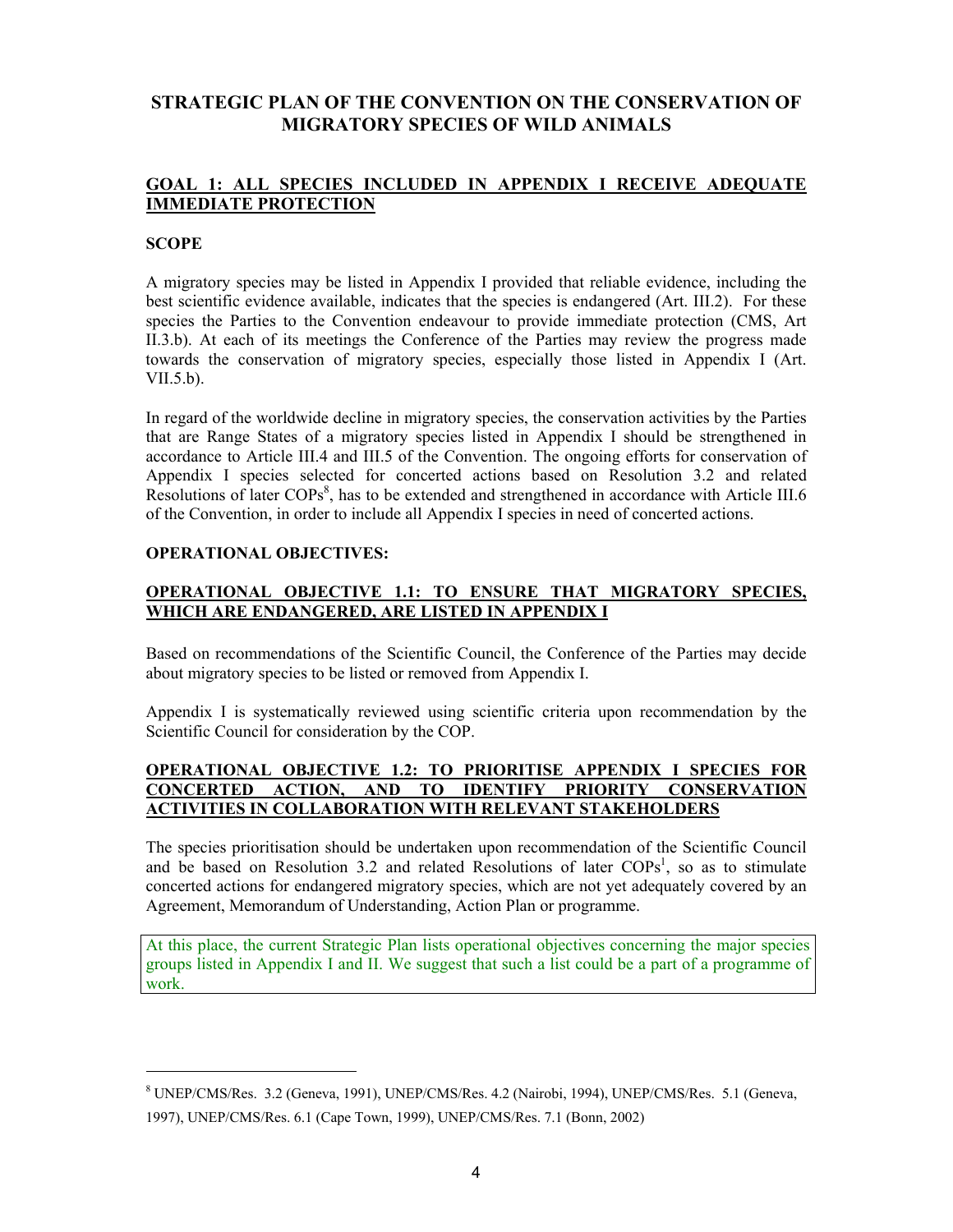#### **OPERATIONAL OBJECTIVE 1.3: TO REVIEW THE SUCCESS OF CONSERVATION ACTIVITIES**

To review the implementation and the effectiveness of the priority conservation activities decided by the CMS, so as to, if necessary, further develop the measures taken in order to increase their effectiveness. For this purpose, the results of the Performance Working Group should be taken into account.

#### **GOAL 2: ALL SPECIES WITH AN UNFAVOURABLE CONSERVATION STATUS INCLUDED IN APPENDIX II BENEFIT FROM ADEQUATE CONSERVATION AND MANAGEMENT MEASURES**

#### **SCOPE**

For conservation and management of species of wild animals migrating across or outside national jurisdictional boundaries, co-operative action of all States within the national jurisdictional boundaries of which such species spend any part of their life cycle, is required.

Appendix II of the Convention shall list migratory species which have an unfavourable conservation status and which require international Agreements for their conservation and management, as well as those which have a conservation status which would significantly benefit from the international co-operation that could be achieved by an international Agreement (CMS, Art IV.1). The Agreements should cover the whole range of the migratory species concerned (CMS, Art. V.2) and, wherever possible, deal with more than one migratory species (CMS, Art. V.3).

The described approach, focusing on the migratory range of the species concerned, is so far unique among MEAs and constitutes the strength of the Convention. Therefore the Parties are encouraged to use the full range of co-operative arrangements at the disposal within the Convention (from Action Plans and Memoranda of Understanding to formal Agreements) to promote the conservation and sustainable management of species listed in Appendix II throughout their migratory range.

#### **OPERATIONAL OBJECTIVES:**

**OPERATIONAL OBJECTIVE 2.1: TO ENSURE THAT APPENDIX II REFLECTS ACCURATELY THOSE MIGRATORY SPECIES WITH AN UNFAVOURABLE CONSERVATION STATUS AND WHICH REQUIRE INTERNATIONAL AGREEMENTS FOR THEIR CONSERVATION AND MANAGEMENT, AS WELL AS THOSE WHICH HAVE A CONSERVATION STATUS WHICH WOULD SIGNIFICANTLY BENEFIT FROM THE INTERNATIONAL CO-OPERATION**

Based on recommendations of the Scientific Council, the Conference of the Parties may decide about migratory species to be listed or removed from Appendix II.

Appendix II is systematically reviewed using scientific criteria elaborated by the Scientific Council for consideration by the COP.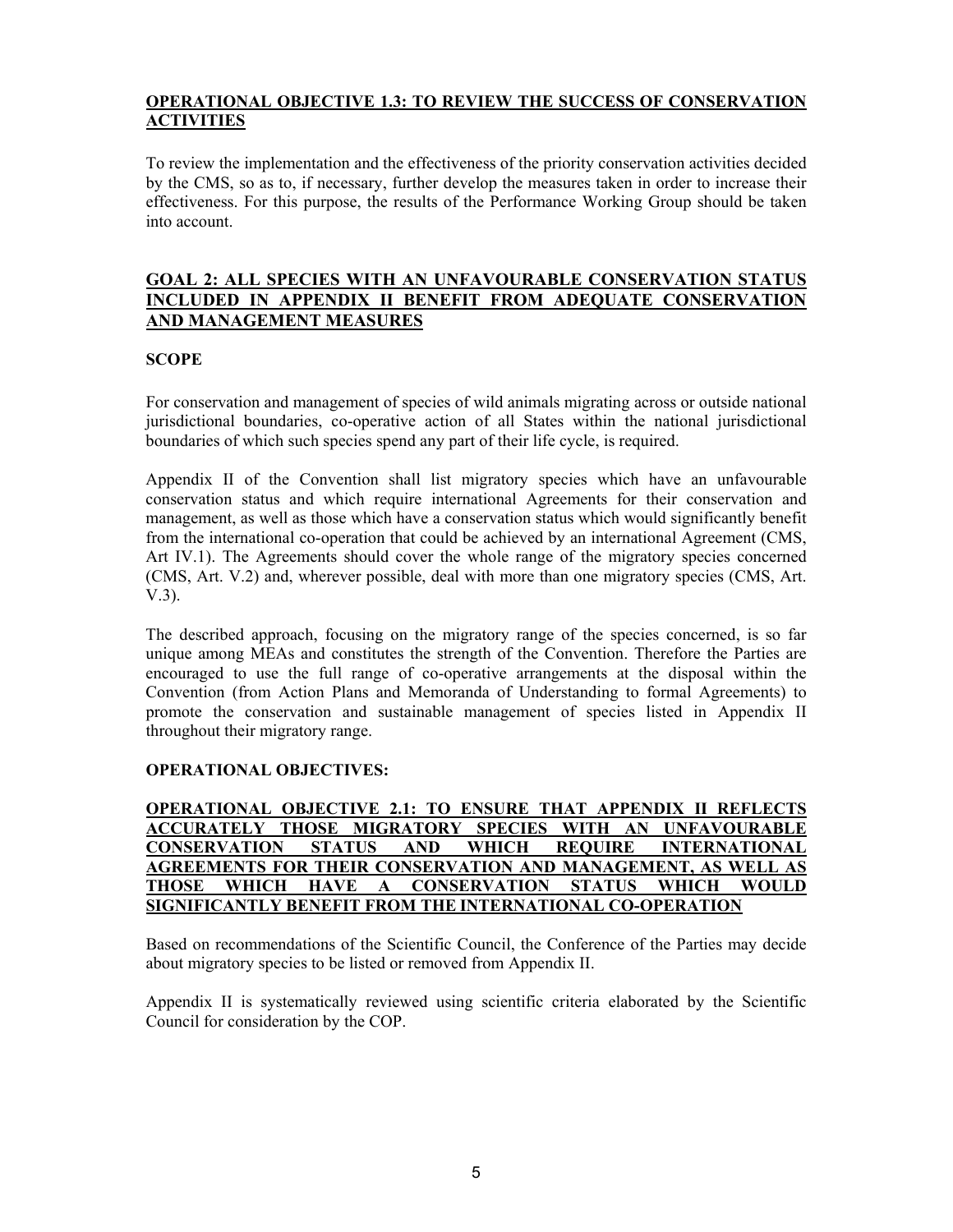#### **OPERATIONAL OBJECTIVE 2.2: TO PRIORITISE THE ELABORATION OF AGREEMENTS FOR SPECIES NOT ADEQUATELY COVERED BY OTHER INTERNATIONAL OR REGIONAL INITIATIVES AND TO SEEK FOR THAT PURPOSE THE COLLABORATION WITH RELEVANT ORGANISATIONS**

Activities to lay basis for the identification and development of new Agreements, Memoranda of Understanding or Action Plans should be pursued and intensified, as far as resources are available (Res. 5.4) and as far as they are recognised the best way to achieve a better conservation status for migratory species.

#### **OPERATIONAL OBJECTIVE 2.3: TO REVIEW THE SUCCESS OF CONSERVATION AND MANAGEMENT MEASURES**

To review the progress made towards the conservation and management of migratory species covered by Agreements and Memoranda of Understanding.

To review the implementation and the effectiveness of Action Plans decided by the CMS, so as to, if necessary, further develop the measures taken in order to increase their effectiveness.

#### **OPERATIONAL OBJECTIVE 2.4: TO PROMOTE THE CONSERVATION AND MANAGEMENT OF APPENDIX II SPECIES THROUGHOUT THEIR MIGRATORY RANGE**

Parties that are Range States of migratory species listed in Appendix II shall endeavour to conclude Agreements where these would benefit the species and should give priority to those species in an unfavourable conservation status (CMS, Art. IV.3). An Agreement should cover the whole of the range of the migratory species concerned (CMS, Art. V.2), and, wherever possible, deal with more than one migratory species (CMS, Art. V.3).

The conclusion of Agreements is promoted by the Secretariat, under the direction of the Conference of the Parties (CMS, Art. IX.4.g).

The current Strategic Plan lists objectives concerning the major species groups listed in Appendix I and II. We suggest that a listing of operational objectives concerning Appendix II species may be a part of a programme of work.

#### **GOAL 3: THE MAJOR THREATS TO MIGRATORY SPECIES AND OBSTACLES TO ANIMAL MIGRATION ARE IDENTIFIED AND ASSESSED, AND MEASURES TO REMOVE OR MITIGATE IMPEDIMENTS ARE IMPLEMENTED.**

#### **SCOPE**

In an ever-changing world, human pressure is highly pronounced on many of the habitats migratory species depend on and often on the animals themselves. Unsustainable management of the environment takes a heavy toll, and barriers to migration disrupt migratory patterns and, in many cases result in significant mortality. As a result of these threats and obstacles, many migratory species that were once common are becoming increasingly rare and some are threatened with extinction (Biodiversity in motion). Therefore, the identification, assessment and mitigation of impediments to animal migration are a priority goal of the Convention.

#### **OPERATIONAL OBJECTIVES:**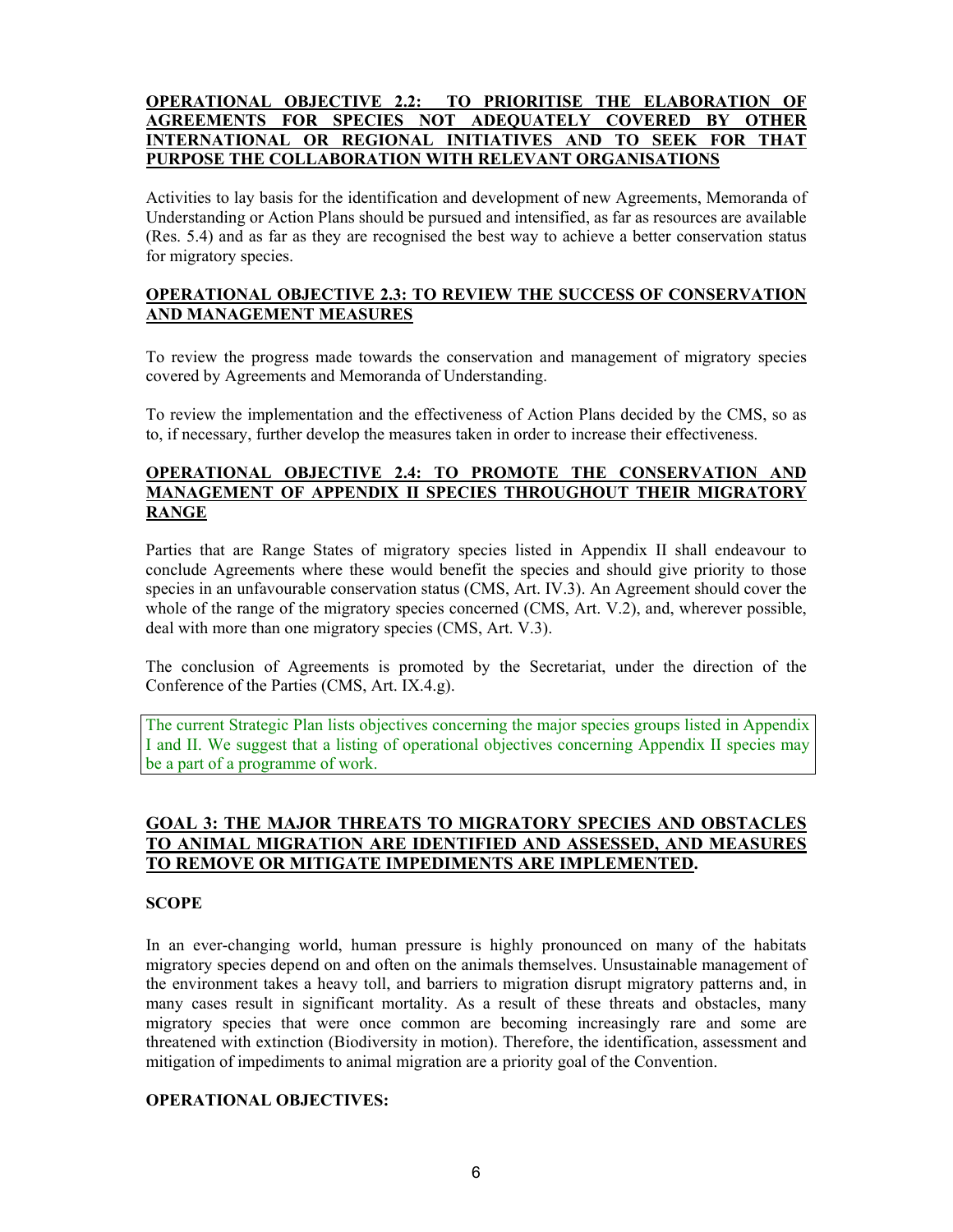The intention of the following objectives is to define kinds of "CMS cross-cutting issues", in order to align the future work programme with the respective programmes of other MEAs and international organisations. The proposed structure aims at facilitating co-operation and at strengthening advocacy of targets and measures specific to migratory species.

The list of issues listed below is probably not comprehensive. Are there further issues to be included into the Strategic Plan?

#### **OPERATIONAL OBJECTIVE 3.1: TO ESTABLISH NETWORKS OF PROTECTED AREAS THROUGHOUT THE MIGRATION RANGE OF ENDANGERED SPECIES**

To designate protected areas for endangered species or species which would significantly benefit from international co-operation, in close co-operation with Range States, through Agreements, Memoranda of Understanding and Action Plans under the CMS, and taking into account commitments under other international and regional instruments, so that a network of critical sites is established throughout the migration range of the species concerned.

#### **OPERATIONAL OBJECTIVE 3.2: ESTABLISH NETWORKS OF REQUIRED SPECIES SPECIFIC HABITATS ALONG MIGRATORY ROUTES THROUGH ECOSYSTEM MANAGEMENT AND HABITAT RESTORATION**

To maintain, improve, and where necessary restore the structure and function of ecosystems so as to address conservation and management of habitats necessary for conservation and wise use of migratory species.

#### **OPERATIONAL OBJECTIVE 3.3: ADDRESS THREATS TO ANIMAL MIGRATION AND INCLUDE CONCLUSIONS IN IMPACT ASSESSMENT PROCEDURES WHERE POSSIBLE**

To disseminate information about threats to animal migration and methods to remove or mitigate the impediments by inclusion of the conclusions in the respective programmes of sister conventions and other international organisations and by providing guidance for inclusion in national impact assessment procedures of the Parties.

#### **OPERATIONAL OBJECTIVE 3.4: REMOVE OR MITIGATE THE IMPEDIMENTS OF OBSTACLES TO ANIMAL MIGRATIONS**

With reference to Article III, paragraph 4, of the Convention, requiring Parties to endeavour to mitigate obstacles to migration, review systematically and comprehensively the particular problems faced by migratory animals in relation to various obstacles to migration, and propose remedial measures that may have widespread applicability. Seek all possible synergies across Agreements, Memoranda of Understanding and Action Plans of the CMS and with other MEAs and international organisations.

Monitor and review the effect of measures implemented, so as to improve their effectiveness.

E.g.: Seek an active partnership with the FAO's Fisheries Department, with the CBD and other international organisations, to contribute and collaborate in programmes aiming, *inter alia*, to develop sustainable use and management of marine migratory species and to reduce impacts of by-catch on migratory species.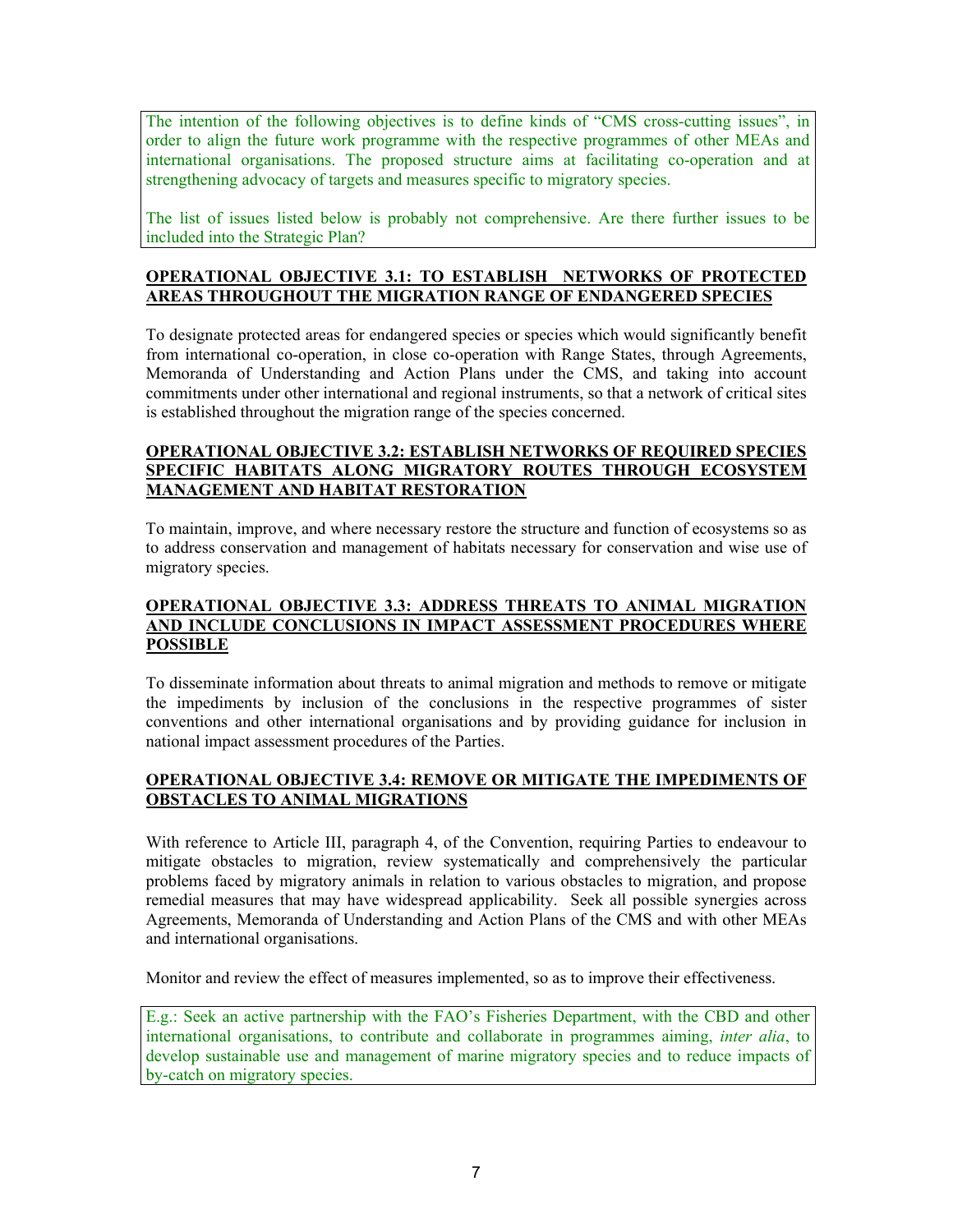#### **OPERATIONAL OBJECTIVE 3.5: ENCOURAGE SCIENTIFIC RESEARCH ON ANIMAL MIGRATION**

To encourage scientific research contributing to a better understanding and knowledge of migration pathways and the specific threats encountered by migratory species. Identify and secure the best available scientific data on which to base decisions regarding prioritisation of conservation actions, as well as the inclusion of new species (gap-filling) or the deletion of species from the Appendices.

#### **GOAL 4: THE GLOBAL MEMBERSHIP IN CMS REFLECTS THE FULL RANGE OF STATES OF MIGRATORY SPECIES LISTED IN APPENDICES I AND II**

#### **SCOPE**

-

Migratory species cross regularly geopolitical boundaries or migrate in international waters. These wide-ranging movements complicate conservation measures, as they are subject to different standards of environmental policies in each country through which they pass. Transboundary co-operation covering the migration range is therefore essential for the conservation of migratory species (Biodiversity in motion).

Increasing the membership in CMS will eliminate gaps in the migration range of species listed in the Convention's appendices, as well as enhance opportunities for regional co-operation and coordination in areas of common concern. To achieve this objective, political leaders and decisionmakers need to be aware of the worth of the Convention's aim, work and special concerns for the global biodiversity.

#### **OPERATIONAL OBJECTIVES:**

#### **OPERATIONAL OBJECTIVE 4.1: TO IMPROVE MEMBERSHIP TO THE CONVENTION BY PRO-ACTIVE INITIATIVES**

The membership of at least  $XXX<sup>9</sup>$  Parties to the Convention is secured by the end of 2008, and  $XXX<sup>2</sup>$  by the end of 2011, including at least  $X-XX<sup>2</sup>$  non-parties that have been identified by the Standing Committee as high priorities for recruitment.

#### **OPERATIONAL OBJECTIVE 4.2: TO PROMOTE AWARENESS AMONG DECISION-MAKERS AND STAKEHOLDERS ABOUT THE CONVENTION'S AIM, WORK AND UNIQUE ROLE IN GLOBAL BIODIVERSITY CONSERVATION.**

To increase awareness of the relevance of CMS and its global importance in the context of biodiversity conservation through active promotion of the Convention's aim and work through, *inter alia*, its sister conventions and other international governmental and non-governmental organisations, as well as directly targeted towards decision-makers and stakeholders. To this purpose information about the Convention's work must be easily available and the collaboration of CMS with other organisations must be visible.

 $9<sup>9</sup>$  The number of members to be recruited has to be discussed with the Secretariat and the Standing **Committee**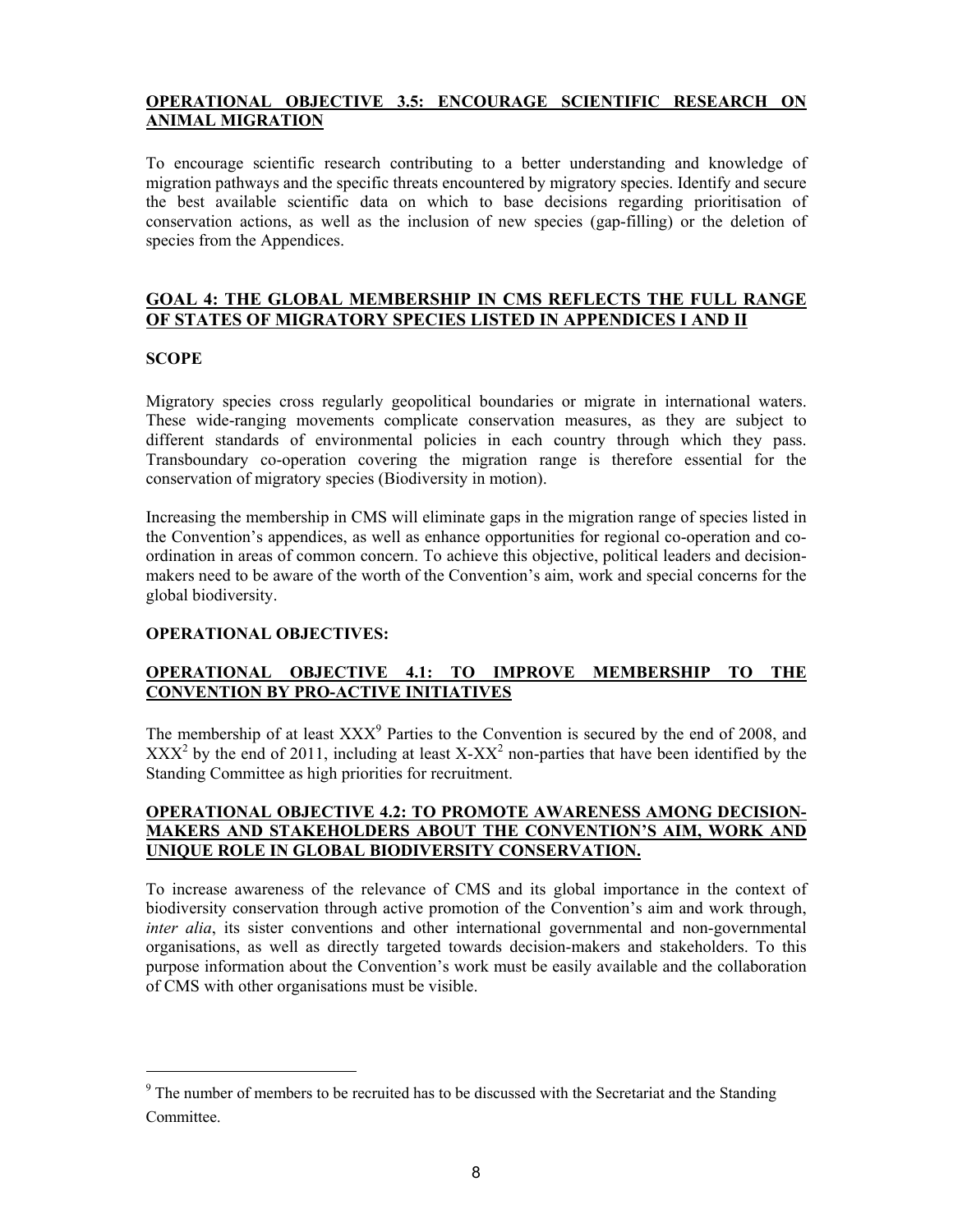#### **GOAL 5: THE CONVENTION IS FULFILLING ITS LEADERSHIP ROLE CONCERNING MIGRATORY SPECIES ISSUES**

#### **SCOPE**

The Convention on Migratory Species works globally through its Contracting Parties, other participating States and international organisations to tailor conservation and sustainable use measures to the needs of the world's most threatened migratory species. Its aim is to ensure a favourable conservation status – an essential precondition for sustainable use – for hundreds of migratory species listed in the Convention's appendices.

The CMS collaborates with other intergovernmental institutions and instruments such as the Convention on Biological Diversity, the Ramsar Convention on Wetlands, and the Convention on International Trade in Endangered Species, as well as with international organisations such as the World Conservation Union – IUCN, BirdLife International, Wetlands International and the World Wide Fund for Nature - WWF. Its institutional linkage to the United Nations Environment Programme assures complementarity in their respective programmes of activities. (Biodiversity in motion).

#### **OPERATIONAL OBJECTIVES:**

#### **OPERATIONAL OBJECTIVE 5.1: TO STRENGTHEN THE ROLE OF THE CMS IN THE GLOBAL ENVIRONMENT CONSERVATION NETWORK**

To stress complementarity and to promote dialogue and collaboration with MEAs and other international or regional organisations involved in environment conservation through, *inter alia*, institutional linkages, joint work programmes, joint conservation actions, as well as consultation and exchange of information.

To implement and further develop the existing instruments of collaboration.

#### **OPERATIONAL OBJECTIVE 5.2: TO DEVELOP THE CMS IN A GLOBAL NETWORK FOR CONSERVATION OF MIGRATORY SPECIES**

To improve, develop and implement all synergetic advantages of the network for migratory species conservation between CMS and its regional Agreements, Memoranda of Understanding and Action Plans, based on sharing information and expert knowledge, including concerted research and conservation actions along with common data management where possible to make it a unique institution for the conservation and wise use of migratory species.

#### **OPERATIONAL OBJECTIVE 5.3: TO ACHIEVE BY 2010 A SIGNIFICANT REDUCTION IN THE CURRENT RATE OF LOSS OF MIGRATORY SPECIES DIVERSITY AS A CONTRIBUTION TO THE WSSD 2010 TARGET**

To contribute to the achievement by 2010 of a significant reduction in the current rate of loss of biodiversity, target endorsed by the World Summit on Sustainable Development (September 2002), in reducing the rate of loss of migratory species, considering all migratory species including those listed in the Convention's appendices, through the CMS/CBD Joint Work Programme and in synergy with the other relevant MEAs.

#### **OPERATIONAL OBJECTIVE 5.4: TO RATIONALISE ARRANGEMENTS FOR THE INSTITUTIONS OF THE CONVENTION**

To ensure that the institutions of the Convention – the Conference of the Parties, Standing Committee, Scientific Council and Secretariat – are organised in a way as to facilitate the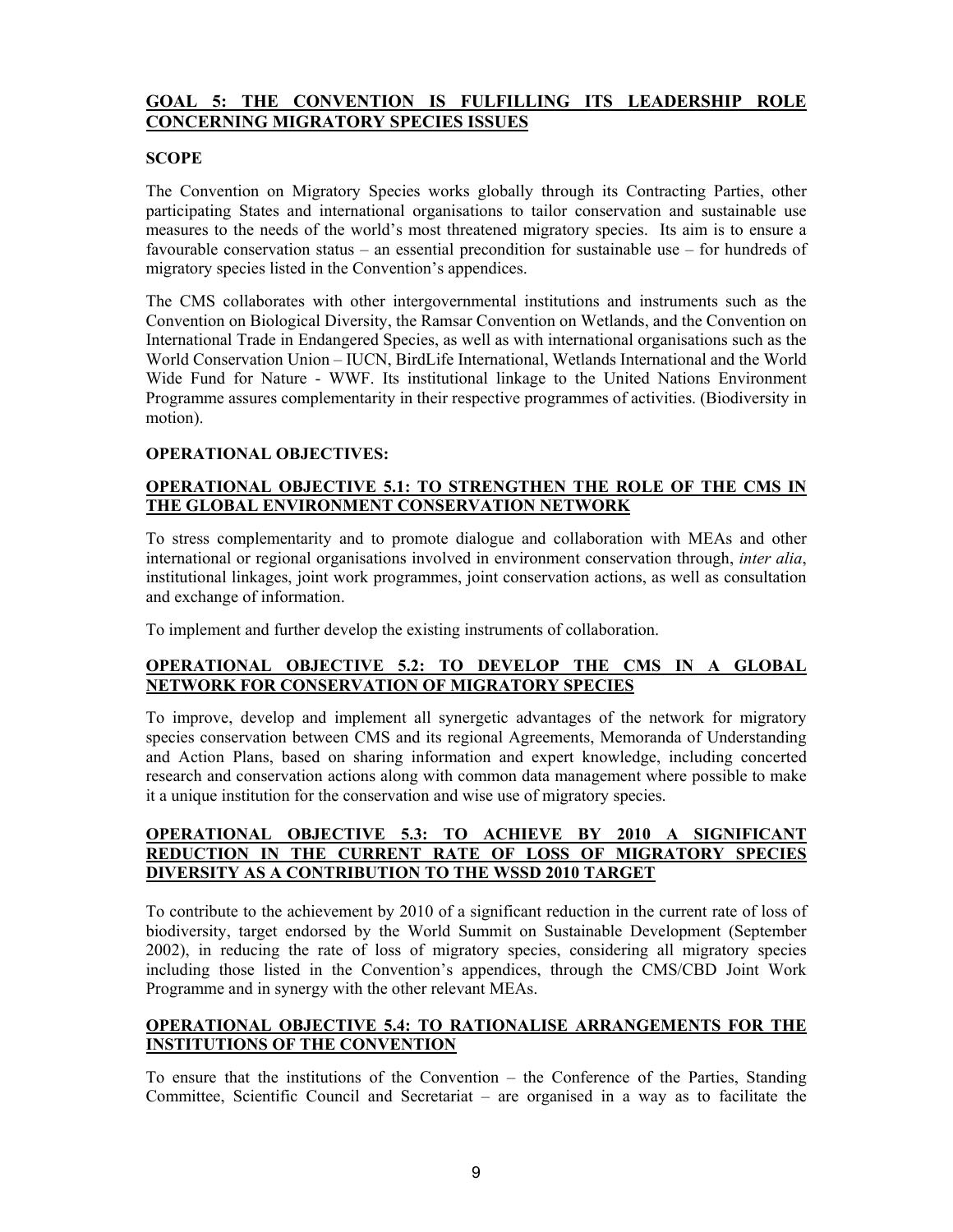implementation of the Convention and as to bear the increasing responsibilities due to augmenting collaboration with the CMS sister convention and other international organisations.

#### **OPERATIONAL OBJECTIVE 5.5: TO MOBILISE FINANCIAL RESOURCES SO AS TO MEET THE AUGMENTING NEED FOR CONSERVATION MEASURES**

To mobilise financial resources to meet the increasing need for conservation actions, by augmenting funding support external to CMS (which may or may not be channelled through the Convention). Collaborate and organise projects in a way they become eligible for international funding organisations (e.g. GEF).

S:\\_WorkingDocs\CMS STRATEGIC PLAN\Strategic Plan (2006-2011)3Oct03 (Chair's Draft).doc